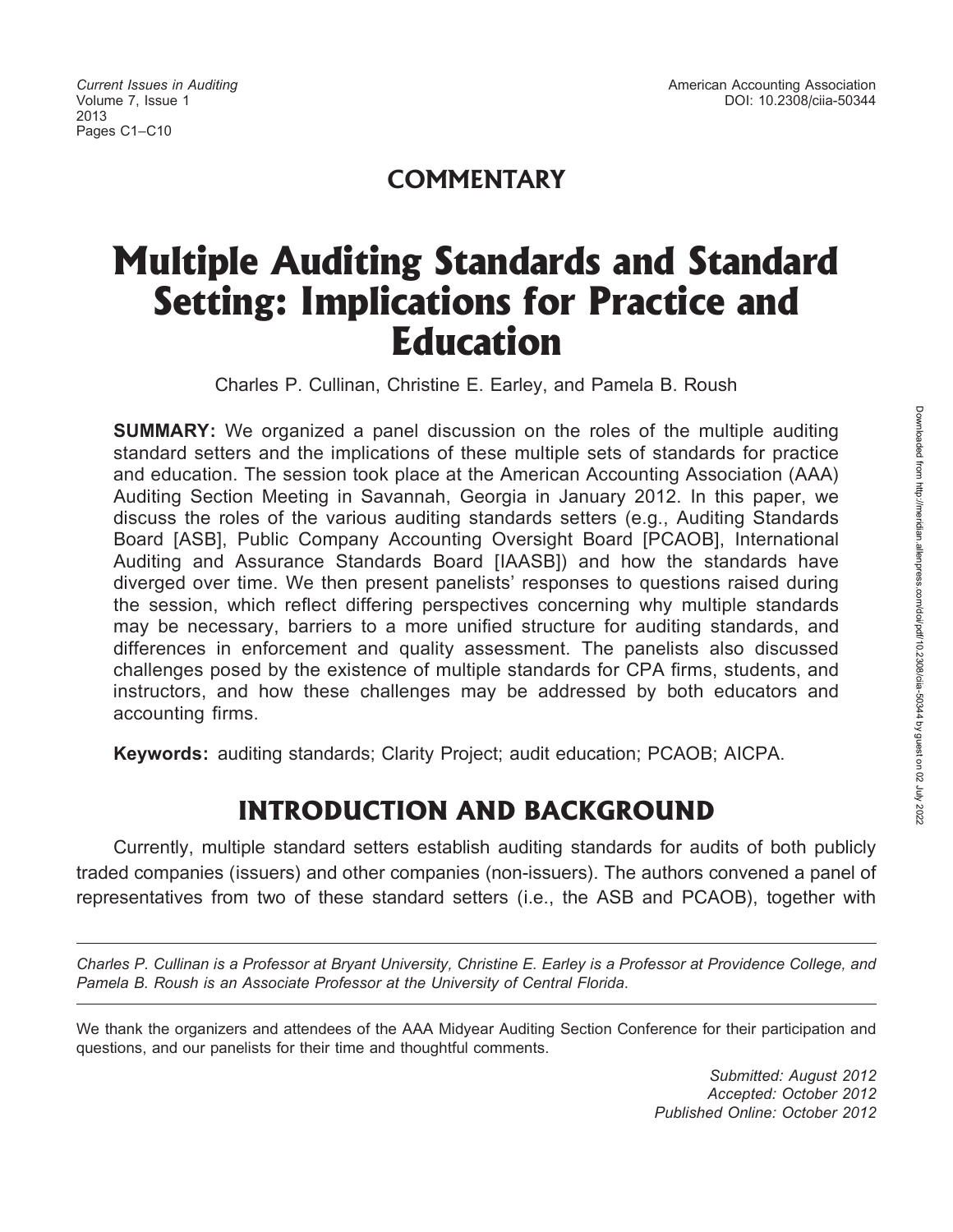representatives of two groups directly affected by the standards—CPA firms and state accounting profession regulators. The goal of the panel was to provide a forum for the participants (and audience members) to exchange views on the benefits and challenges of these multiple sets of standards, and to share their insights about the implications of multiple standards for auditing education.

#### The Main U.S. Auditing Standard Setters<sup>1</sup>

The American Institute of Certified Public Accountants (AICPA) has been establishing auditing standards since at least 1940 (SEC 1940).<sup>2</sup> The current body within the AICPA with responsibility for audit standard setting is the Auditing Standards Board (ASB). The ASB currently consists of 19 members, 15 of whom are CPAs (mostly in public practice), two represent user groups, one is an academic, and one represents the GAO. The board's mission is:

to serve the public interest by developing, updating, and communicating comprehensive standards and practice guidance that enable practitioners to provide high-quality, objective audit and attestation services to non-issuers in an effective and efficient manner. ([AICPA 2012a\)](#page-8-0)

The Public Company Accounting Oversight Board (PCAOB) was established by the Sarbanes-Oxley Act (SOX) of 2002 ([U.S. House of Representatives 2002\).](#page-9-0) The board is composed of five members, no more than two of whom may be CPAs. One of the two CPAs may serve as the board chair only if he/she has been out of practice for at least five years before his/her appointment to the board (SOX §101(e)). The board was established to:

oversee the audit of public companies that are subject to the securities laws ... in order to protect the interests of investors and further the public interest in the preparation of informative, accurate, and independent audit reports for companies the securities of which are sold to, and held by and for, public investors. (SOX  $$101(a)$ 

The PCAOB has the authority to *create* auditing standards applicable for the audit of publicly traded companies (termed "issuers"), or to adopt (with or without modifications) auditing standards developed by other professional bodies or advisory groups, e.g., the ASB (SOX §103). The PCAOB also inspects the auditors of issuers to ensure that the auditors comply with the relevant PCAOB auditing standards (SOX §104), and the PCAOB may take enforcement action against those that are not in compliance.

#### Increasing Divergence Between ASB and PCAOB Auditing Standards

SOX provides the PCAOB with the authority to either create auditing standards applicable for issuer audits, or to adopt auditing standards set by professional bodies or advisory groups. Initially,

 $1$  Other auditing standard setters in the U.S. include the Government Accountability Office (GAO), which sets Generally Accepted Government Auditing Standards (GAGAS). In addition, international standards are set by the International Auditing and Assurance Standards Board (IAASB).

 $2$  The organization was called the American Institute of Accountants at that time.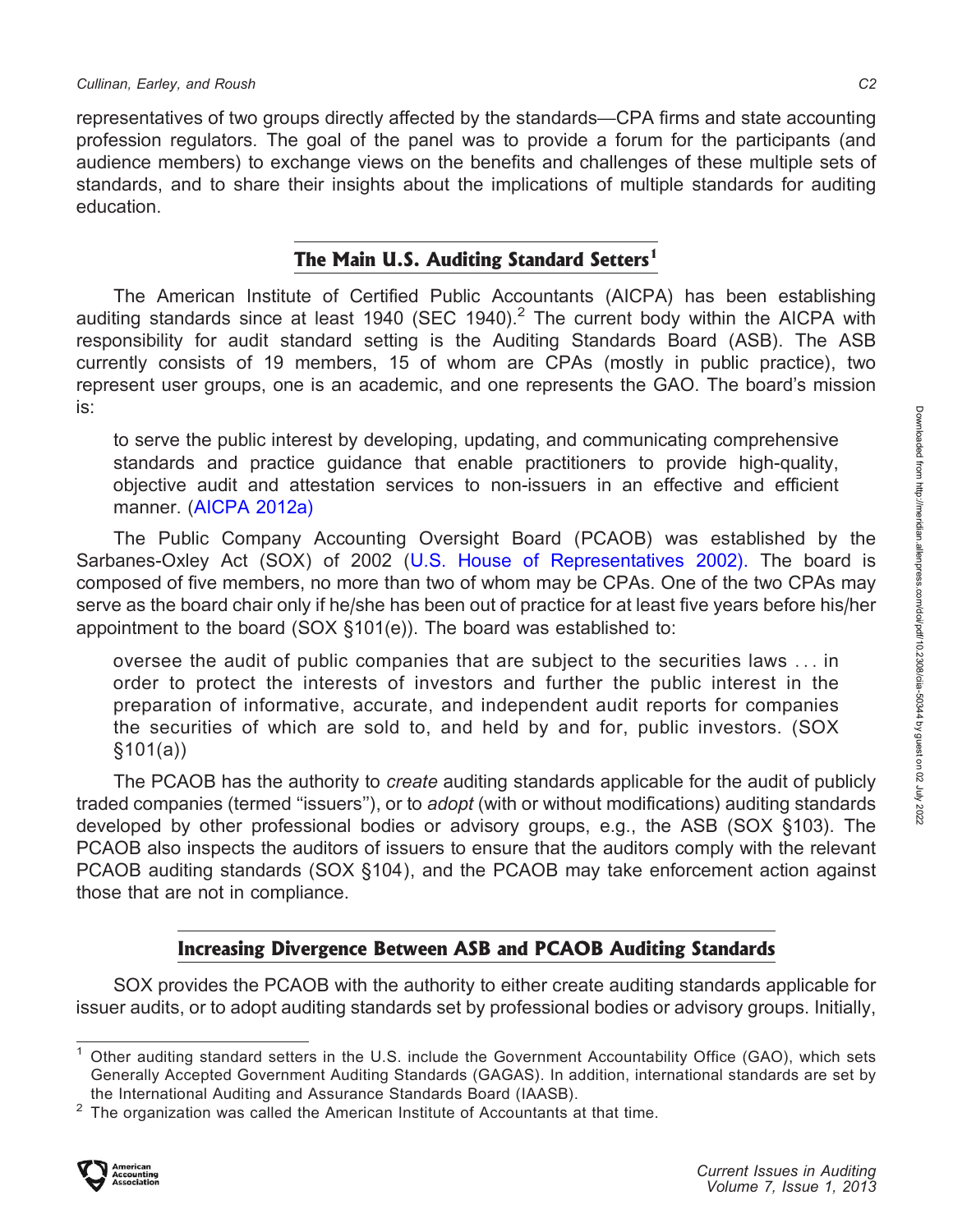the PCAOB chose to adopt the AICPA's Generally Accepted Auditing Standards (GAAS) as they existed as of April 16, 2003. However, since that date, different changes have been made to both the ASB and the PCAOB standards, resulting in an increasing divergence between the two sets of standards over time. $3$ 

#### ASB Movement from the Common 2003 Standards

The ASB, as part of its ongoing standard-setting activity, has modified the AICPA standards since 2003. One change to the standards involved the definition of financial statement assertions that underlie the objectives for audit testing. In 2006, the ASB adopted a new audit evidence standard (SAS No. 106, or AU 326), which expanded the number of assertions embodied in a financial statement account from five to 13 assertions ([AICPA 2006\).](#page-8-0) AU 326 also categorized the 13 assertions into three subcategories: assertions concerning (1) classes of transactions, (2) balances, and (3) presentation and disclosure (AU 326.15).

Some other recent changes have been the result of a joint project between the ASB and the IAASB, known as the Clarity Project.<sup>4</sup> The purpose of the Clarity Project is to converge U.S. GAAS and international standards in order to move closer to globalization of auditing standards ([Morris](#page-8-0) and Thomas 2011).<sup>5</sup> Indeed, the standards have been written and most will be effective for audited financial statement periods ending on or after December 15, 2012 ([AICPA 2012b\).](#page-8-0) This project has resulted in material modifications to the structure and language of the standards and was designed to provide a clearer conceptual framework for promulgating future GAAS, to make the standards easier to read and understand, and to incorporate special considerations for audits of governmental and smaller entities ([Morris and Thomas 2011\).](#page-8-0) All of the changes to existing standards caused by the Clarity Project are broad and beyond the scope of this paper, but we highlight a few examples below.

In 2008, SAS No. 95, Generally [Accepted Auditing Standards](#page-8-0) (AICPA 2001), was amended to apply the clarified drafting format and consistency with International Standards on Auditing (ISAs), resulting in AU 200-C [\(AICPA 2012c\).](#page-8-0)<sup>6</sup> The "10 GAAS" were replaced with specific SAS objectives linked to the two newly developed overall objectives of the audit, to obtain reasonable assurance about whether the financial statements as a whole are free from material misstatements and to report on the financial statements [\(AICPA 2012c\).](#page-8-0) To preserve the function of the expunged 10 GAAS, the ASB created ''Principles'' to govern the conduct of the audit that were placed in the Preface to the Codification of Statements on Auditing Standards (SAS). The principles are organized to provide codification structure for SASs under the categories of Purpose, Responsibilities, Performance, and Reporting.7

 $7$  The PCAOB standards continue to use the original 10 GAAS.



<sup>&</sup>lt;sup>3</sup> We do not present a comprehensive list of such changes, but select a few to illustrate the standards' divergence.

<sup>&</sup>lt;sup>4</sup> The PCAOB has remained largely silent on the clarity project, as it only applies to those standards for entities not subject to PCAOB standards. As the AICPA standards converge with international standards, AICPA standards and PCAOB standards are likely to become more divergent.

<sup>&</sup>lt;sup>5</sup> Note also that there will continue to be some differences between the ASB and ISA standards to "address" issues specific to the United States of America" [\(AICPA 2012d\).](#page-8-0) Thus, there will continue to be at least three sets of auditing standards.

<sup>&</sup>lt;sup>6</sup> See [Morris and Thomas \(2011\)](#page-8-0) for a discussion of the clarified format for new standards.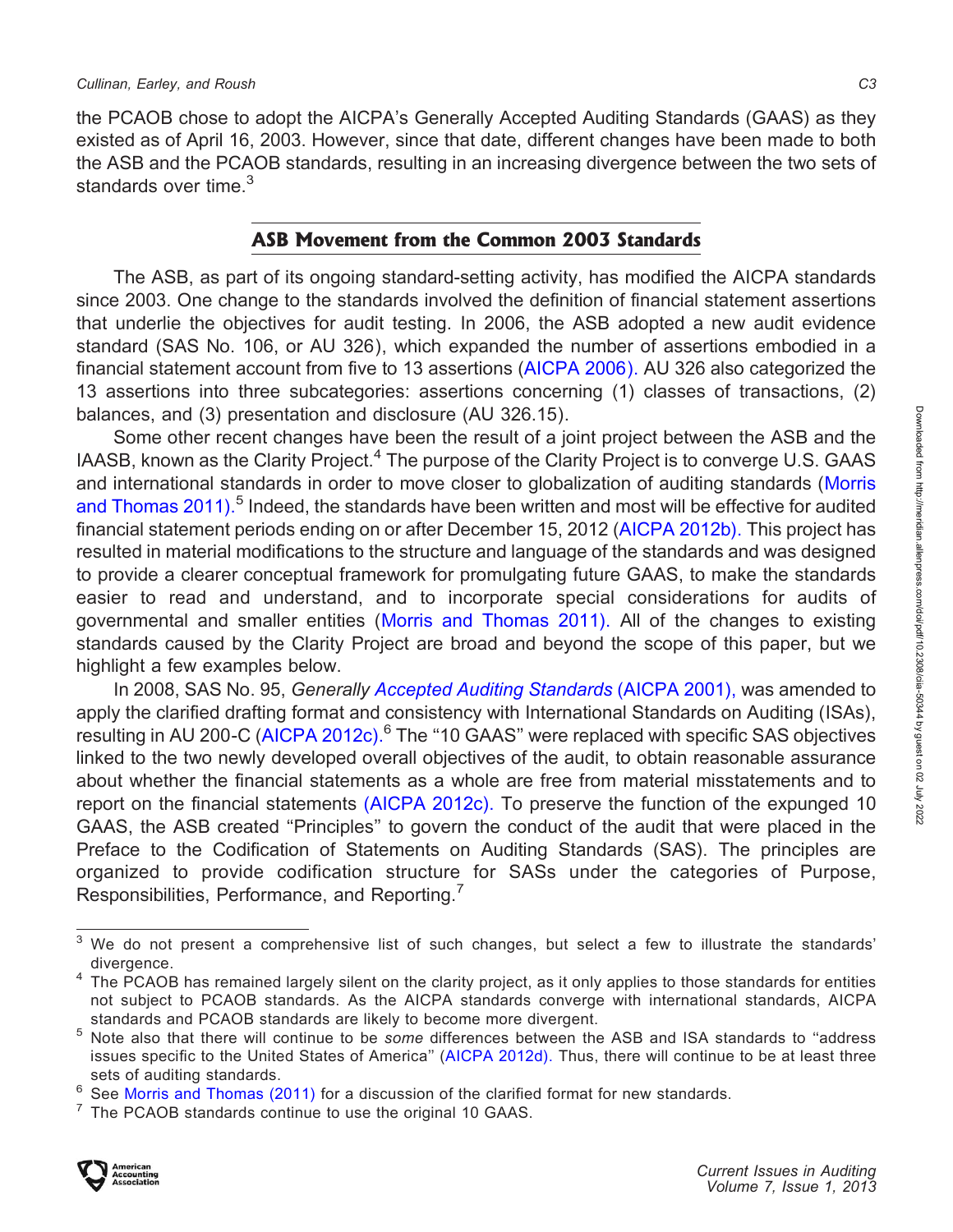#### PCAOB Movement from the Common 2003 Standards

The PCAOB has made several changes to the common 2003 standards in the areas of audit documentation (AS No. 3, [PCAOB 2004\)](#page-8-0) and internal control auditing (AS No. 5, [PCAOB 2007\),](#page-8-0) which also prompted similar changes in the ASB standards. The PCAOB recently made major modifications to the common 2003 standards in the areas of risk assessment and response, which differ from the current ASB standards (see [PCAOB 2010\).](#page-9-0) Some of the major changes in these standards result from continuously considering the risk of material misstatement throughout the audit, and clearly documenting how these risks have been addressed in the substantive testing phase of the audit. As part of these standards, the PCAOB reaffirmed the use of the five financial statement assertions contained in the original standards, despite the ASB's expansion to 13 assertions.

The changes in standards that began with the passage of SOX in 2002 and accelerated in recent years have increased complexity in the audit environment for both auditors and educators of accounting students. Therefore we convened a panel of experts at the 2012 AAA Midyear Auditing Section Conference to address issues related to standard setting. The remainder of this paper outlines the discussion that occurred during that panel session.

# PANEL PRESENTATION REGARDING MULTIPLE AUDITING STANDARDS

#### Panelists

We selected panelists from each of the two standard-setting bodies described in detail above (the ASB and the PCAOB), as well as two groups that are affected by the standard-setting process: (1) audit firms, which must develop audit methodologies based on the standards; and (2) the National Association of State Boards of Accountancy (NASBA), which oversees the licensing of CPAs and therefore must test auditors' knowledge of and enforce adherence to professional standards.

Representing the standard setters were Darrel R. Schubert, partner at Ernst & Young LLP and chair of the ASB; and C. Gregory ''Greg'' Scates, the deputy chief auditor at the PCAOB. Representing the audit firms was Harold ''Hal'' Zeidman, a partner in the Department of Professional Practice for KPMG LLP, who is responsible for consulting on and assisting in the development of matters related to the firm's audit methodology. Representing NASBA was Colleen Conrad, who is its chief operating officer. All of these individuals provided insights into various issues concerning standard setting, and all noted that their opinions were theirs alone and did not constitute the opinions of their respective organizations. The following represents a composite of the remarks made by the four panelists in response to questions we developed (see the list of our questions in Appendix A).

#### The Usefulness of (or Need for) Two Sets of Auditing Standards

When the panelists were asked if two different sets of standards were needed, their responses indicated that they basically favored a single set of performance standards that allowed for differences driven by user needs. Panel members were concerned that two sets of standards could be confusing to both financial statement users and practitioners, and may have an adverse effect

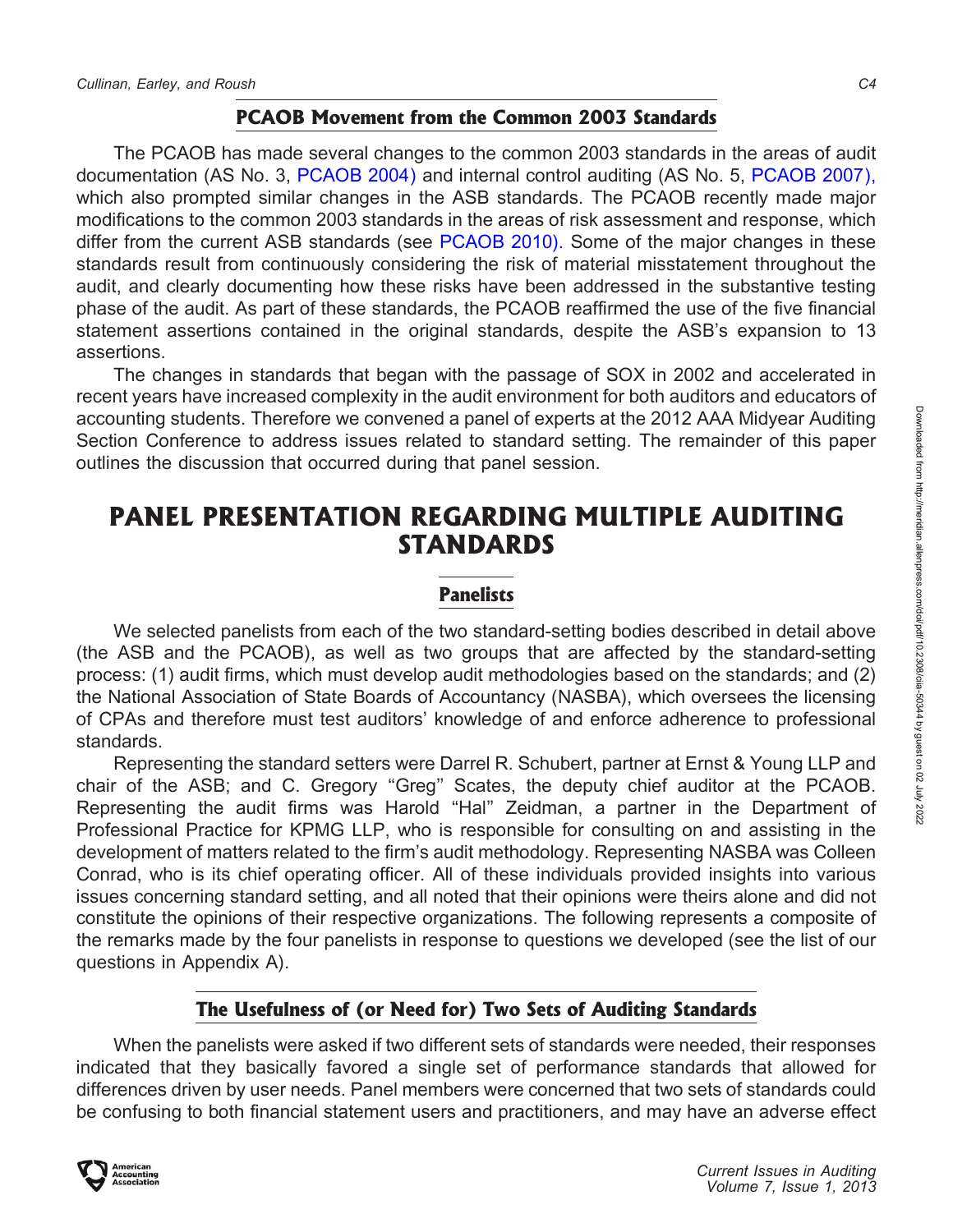on the meaning of audit opinions and audit quality. One audience member asked, ''Should an audit opinion mean the same thing in different contexts?'' Another audience member declared that, ''The world does not want a separate set of standards for each type of audit."

One of the panelists (Hal Zeidman) commented, ''We are done as a profession if we stop responding to user needs.'' It was noted that the needs of sophisticated users could be different from the needs of unsophisticated users. All panelists agreed that the SOX §404 requirement for audits of issuer internal control systems demonstrates the desirability for some differentiation among the standards for issuers and non-issuers. However, panelists acknowledged the challenge of meeting user needs without increasing the complexity of audit standards. Colleen Conrad of NASBA stated that, for practitioners, fewer sets of standards are better, as multiple standards add complexity to the audit environment and may be onerous for auditors to learn and implement.

While there are many different kinds of audits, such as those of issuers, non-issuers, governments, non-profits (e.g., 503c), and entities receiving grants, the necessity and practicality of having different standards for each purpose is debatable. Panelists also pointed out the challenge for practitioners to ensure that they follow the appropriate set of standards when performing certain types of audits. Ms. Conrad (also a past member of the Missouri State Board of Accountancy) noted that many of the allegations of auditor misconduct reaching the Missouri Board involved a lack of knowledge of auditing standards, and that this lack of knowledge may be exacerbated with multiple sets of standards.

#### One Set of Base Standards Adapted for Different Purposes?

The possibility of having one base set of standards, which could then be adapted to different audit contexts, was proposed by the authors as a possibility to reduce the burden on CPAs to be conversant with multiple sets of standards. This is the approach taken by the GAO in setting GAGAS. For example, the recent (December 2011) revision of the GAO Yellow Book documenting GAGAS notes that: ''[f]or financial audits and attestation engagements, GAGAS incorporates by reference AICPA standards" (GAO 2011, [2.20a). The GAO also notes that "[a]uditors may elect to use the PCAOB standards in conjunction with GAGAS" (GAO 2011, ¶2.20c).

Greg Scates of the PCAOB noted that the base set of standards was generally seen as an idea worthy of consideration by the panelists, but that such an approach may be ''easier said than done.'' He also noted that the PCAOB started with GAAS and has modified the standards when the board believed that there was a compelling need to do so (such as with the recent material revision of the risk assessment/response standards), and not simply for the sake of creating differentiation. The PCAOB indicated that it sometimes changes the *foundation* of standards, such as with the recent risk assessment standards, where the PCAOB began with the GAAS approach (SAS No. 99, [AICPA 2002\)](#page-8-0) and ''baked in'' the risk assessment throughout the audit.

According to both Greg Scates and Darrel Schubert, the standard-setting boards are also working to reduce complexity. For example, the PCAOB is attempting to deal with the divergence between AICPA standards and the PCAOB's standards, and to create transparency by providing appendices to their standards in which they detail the differences between PCAOB standards and ASB standards (as well as the differences between PCAOB standards and ISAs). The ASB is attempting to reduce divergence in standards by converging AICPA standards with the ISAs through the Clarity Project.

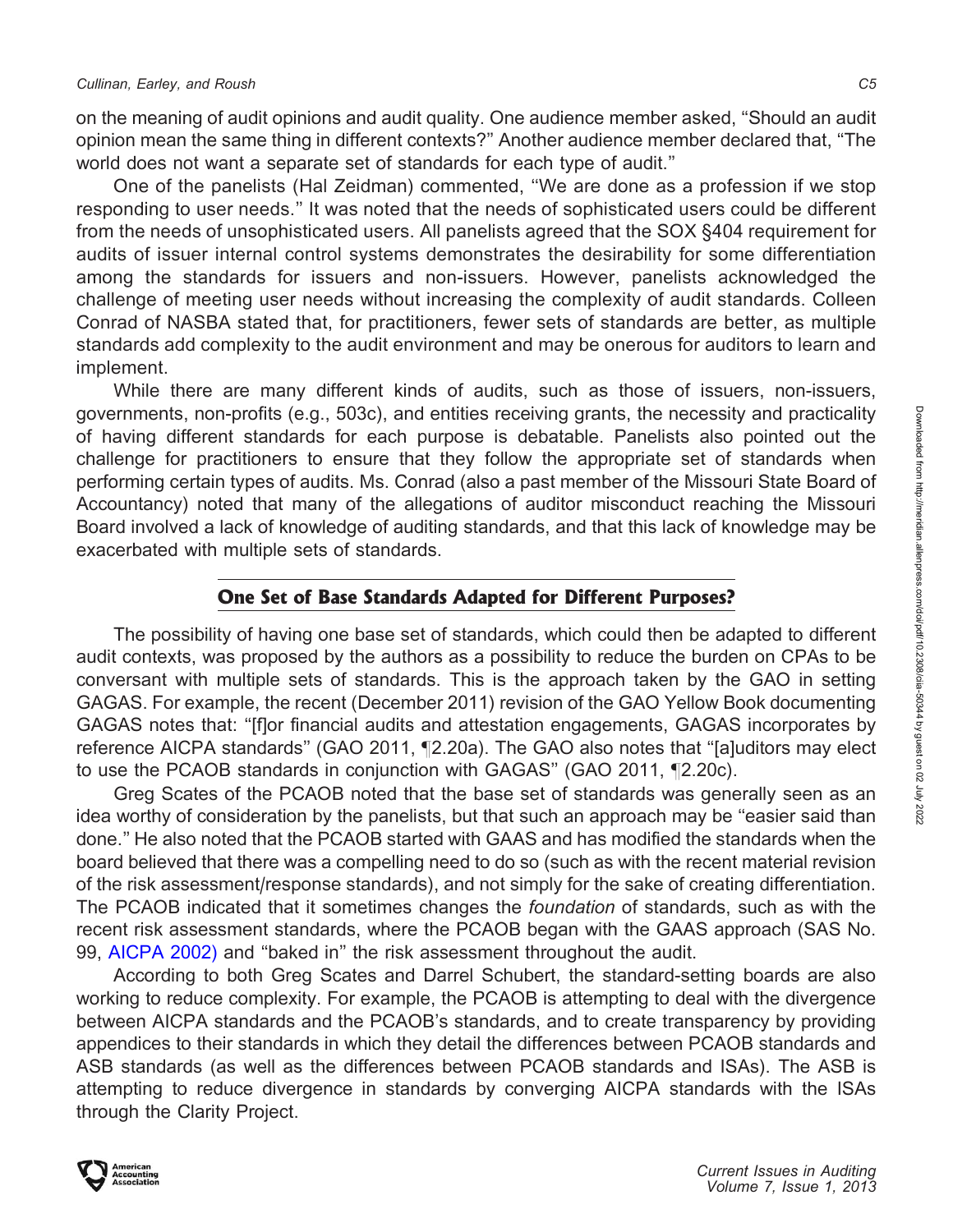#### Which Set of Standards Should Be the Base Set?

A lively discussion ensued about which set of standards should be the base set of auditing standards. Darrel Schubert made several arguments in favor of using AICPA standards as the base standards, including:

- More audits are conducted using AICPA standards than PCAOB standards, as there are over 110,000 audits of non-issuers each year, but only between 15,000 and 17,000 issuer audits.
- With the increasing globalization of business, ISAs will see increasing use, and AICPA standards are converging with the ISAs.

Greg Scates argued in favor of the PCAOB standards as the base set of standards for some of the following reasons:

- PCAOB standards are set by an independent board, which is not controlled by the auditing profession.
- As mandated by SOX, the PCAOB's inspection and enforcement process is rigorous and robust, and auditors are therefore held more accountable when following PCAOB standards than when following other standards.

#### Internationalization Issues

With the increasing internationalization of both business and the auditing profession, Darrel Schubert expressed concerns that PCAOB standards may not be the appropriate base set of standards. In foreign contexts, there are statutory audits and foreign audits with multiple objectives. PCAOB standards adapted for non-issuer audits may not be a good solution for audits outside of the U.S. However, PCAOB inspections outside of the U.S. are becoming more common as the PCAOB continues to reach agreements with foreign regulatory oversight bodies.

#### Standard-Setting Process Issues

Panelists also discussed the relative quality of different processes for setting auditing standards. Darrel Schubert asserted that the PCAOB's standard-setting process lacks transparency, as members of the profession do not know how or whether their input is used in the PCAOB's standard-setting process. In response, Greg Scates noted that the PCAOB often has multiple comment periods for its standards, such as in the recent reproposal of the proposed standard on communication with audit committees (which was adopted as AS No. 16 in August 2012). Mr. Scates also noted that the PCAOB reads all of the letters received on the proposed standards.

The question of the composition of the standard-setting boards also was raised by an audience member. The audience member indicated that there is an inherent tension between professional experience and independence when it comes to standard setting. For example, current practitioners with long-term experience and in-depth knowledge of the field (which describes a majority of the ASB members) could enhance the standard-setting process by identifying high-quality, but practical, standards. Alternatively, more experienced practitioners may lack an objective perspective in the standard-setting process and allow their concern for litigation risk minimization to erode the quality of the standards. While the experience argument favors the use of practicing auditors for standard setting, the objectivity argument favors the use of a more independent standard-setting board (such as the PCAOB).

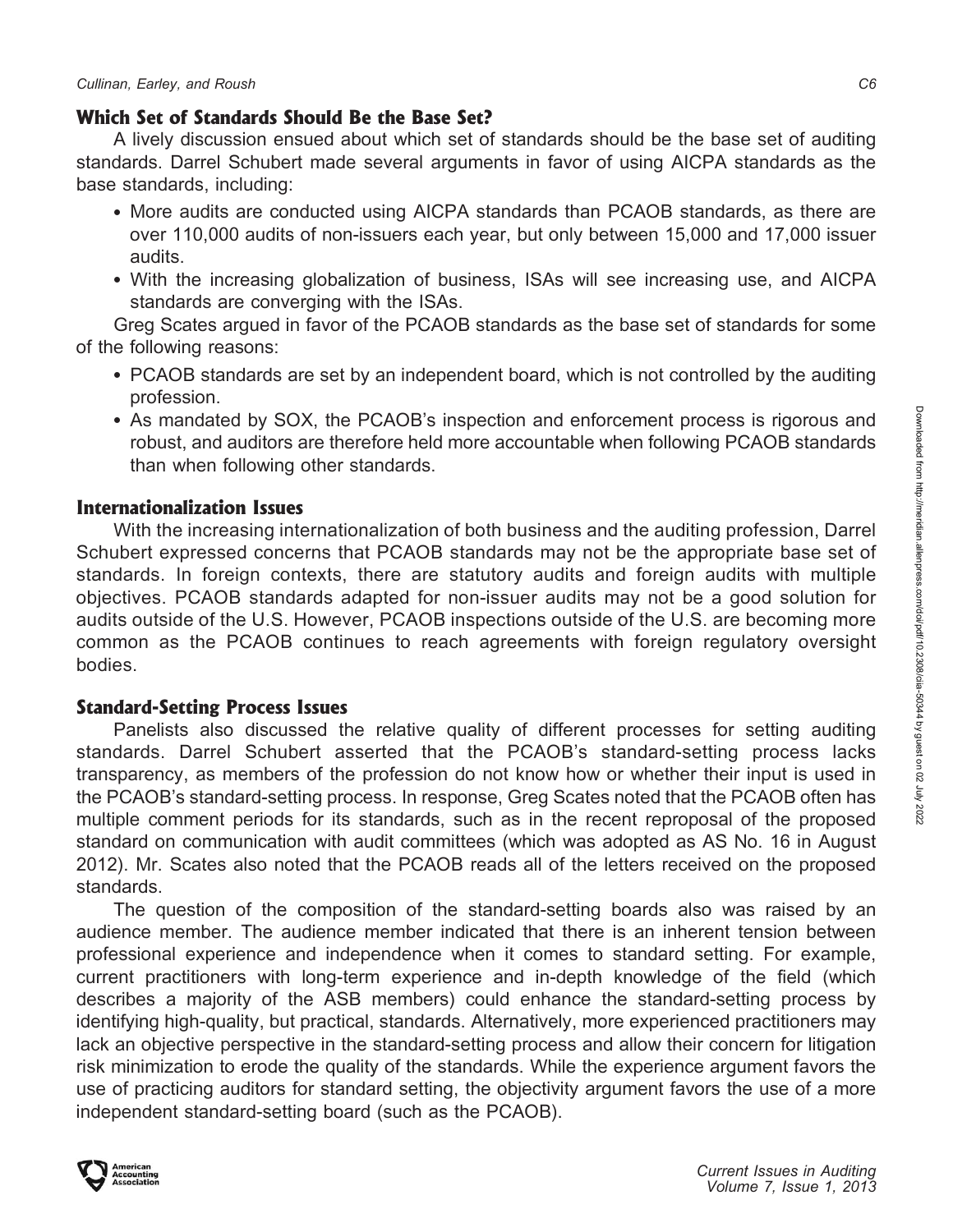#### Quality Differences Among the Standards

The relative specificity of the standards compared to the flexibility of the different sets of standards was another topic addressed by the panel. There is some tension between the specificity of the standards (and the ability to assess compliance with the standards), and the flexibility needed to apply good audit judgment. For example, there are many instances in AICPA standards in which the words ''should consider'' (concerning performing a task) are used. The question arose as to whether these requirements have any substantive meaning compared to ''should'' or ''must'' perform the task.

Greg Scates noted that the standard-setting division of the PCAOB is subject to pressure from its own inspection and enforcement divisions to make standards that are more specific and enforceable than current AICPA standards. This pressure creates a motivation for the standardsetting division of the PCAOB to create standards that diverge from the AICPA standards. Consequently, while the AICPA is moving toward convergence with international standards through the Clarity Project, the PCAOB standards are not moving toward convergence. In order to address the enforceability issue, the PCAOB has endeavored to be clearer about what auditors must do, rather than "should consider" doing. From an inspection perspective, a standard specifying ''must'' is more enforceable than a standard that says ''should consider.'' As an aside, Darrel Schubert also noted that the ASB has decreased the use of ''should consider'' with the Clarity Project.

Audience members commented that too many specific requirements in the auditing standards may reduce the role of auditor judgment and result in a loss of flexibility. From a professional guidance perspective, the ability to apply auditor judgment reduces situations in which auditors ''lose the forest for the trees.'' Fulfilling the ultimate objective of an audit (i.e., to assess the fair presentation of the financial statements in accordance with GAAP) often relies on auditor judgment.

Incorporating greater use of judgment may assist in ensuring higher-quality audits; however, a greater role for judgment could make it more difficult to assess compliance with the applicable standards unless the judgment process and rationale are thoroughly documented. Greg Scates noted that the PCAOB inspection process tries to ameliorate this tension through increasing the dialogue between involved parties. For example, in auditing estimates, there is a great deal of dialogue between the PCAOB inspection team and the CPA firm's engagement team about what was done and why. The PCAOB board also is available to the inspection teams for consultation during the inspection process should difficult or contentious issues arise.

#### Implications of Multiple Standards for CPA firms

CPA firms face the challenge of ensuring that they comply with the applicable professional standards when they conduct an audit. Colleen Conrad indicated that the existence of multiple sets of auditing standards requires incremental training and monitoring costs to ensure such compliance. The key question for the profession is whether the incremental costs are worth whatever benefits accrue from having to comply with multiple standards. Benefits are especially difficult to assess because they relate to meeting the needs of various user groups, and the benefits may not be evident.

According to Hal Zeidman, KPMG deals with these issues by having a base set of standards around the world, which are the ISAs. For all U.S. audits, incremental AICPA standards are added. Finally, for audits of U.S. publicly traded companies, incremental PCAOB standards are added on top of the AICPA standards, which were added to the ISAs. For international affiliates of the firm,

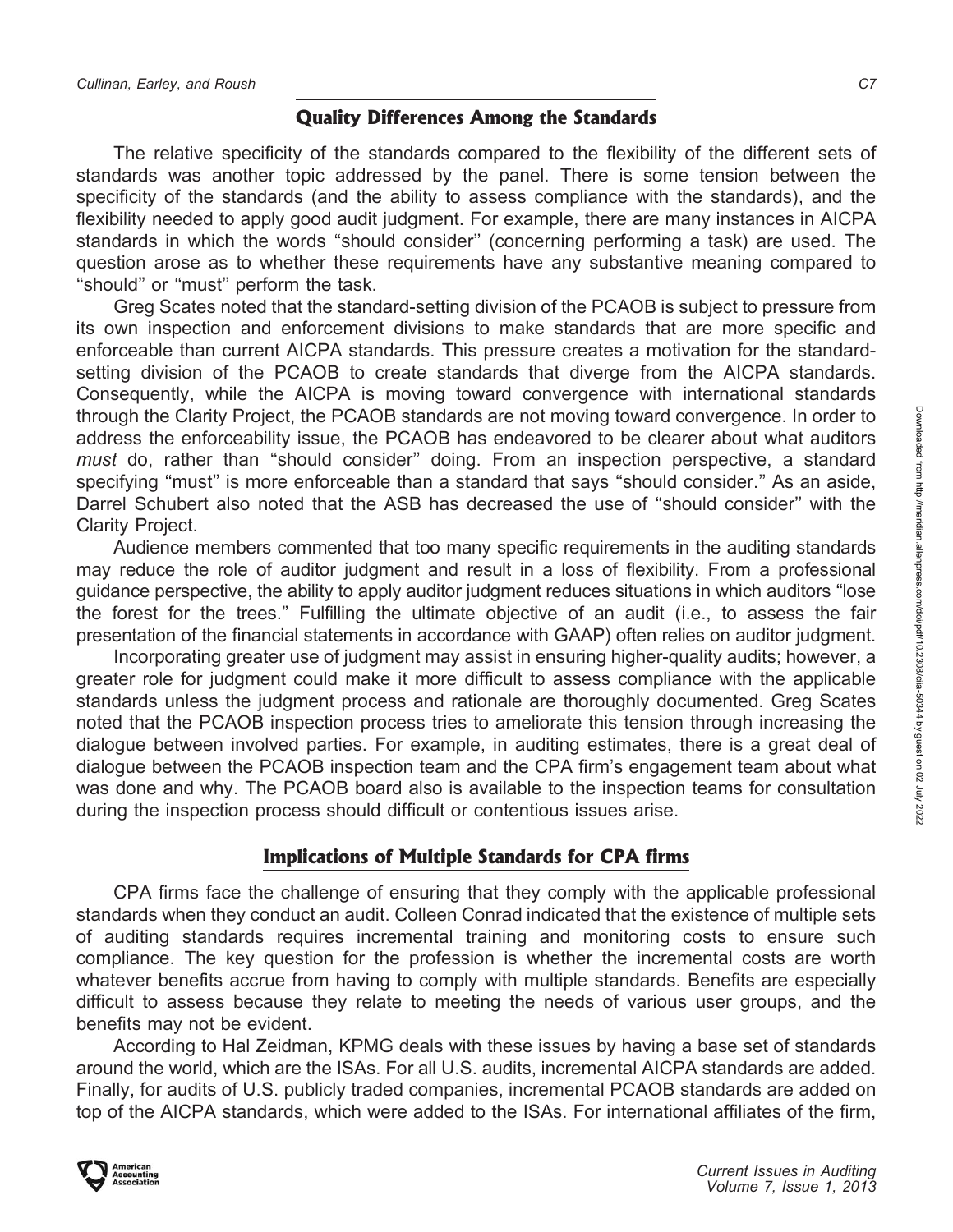these incremental standards are imposed on the foreign firm when they are performing work for a U.S. client.

Mr. Zeidman's firm also considers whether the rationale for incremental PCAOB standards may be sufficiently compelling to warrant incorporation of these PCAOB standards into audits of nonissuers. For example, GAAS (SAS No. 111, [AICPA 2006\)](#page-8-0) allows the use of different sample sizes for control evaluation and substantive testing purposes when performing dual-purpose tests. Under PCAOB standards, the same sample size must be used for both purposes, even if that means that a larger sample size than otherwise necessary is used for one of the two purposes. In the past, the firm has chosen to implement the more stringent PCAOB standard on some non-issuer audits. In a different context the firm chose not to require the incremental procedures required by PCAOB AS No. 7 [\(PCAOB 2009\)](#page-9-0) for engagement quality review partners on non-issuer audits, because it believed that the rationale for these incremental procedures on these audits was not sufficiently compelling for the firm to exceed the AICPA procedures in this area.

#### Implications of Multiple Standards for Students and Educators

The discussion of the effects on audit education was initiated by a member of the audience who asked, ''As an auditing teacher and a writer of textbooks, how am I supposed to deal with all of this?'' Educators were advised by the audit practitioners on the panel to emphasize good judgment skills in preparing students for a career in accounting. Hal Zeidman suggested focusing on the underlying conceptual basis for auditing, especially risk assessment and response. The firms can teach particular procedures and techniques. Comparing accounting students to law students studying for the bar exam, he remarked that accounting students cannot learn everything they need to know for the CPA Exam in school. He also noted that his firm (KPMG) uses the PCAOB's five management assertions (plus the added assertion of accuracy), rather than the 13 outlined by the AICPA, to guide the firm's audit methodology. An audience member indicated that while the ten generally accepted auditing standards (i.e., general, fieldwork, and reporting) have been removed from GAAS, they still are included in the PCAOB standards and are useful as a conceptual foundation for teaching auditing.

Colleen Conrad stated that the CPA Exam will assess knowledge of and differences among the AICPA, the PCAOB, and International Auditing Standards. The content specification for the CPA Exam is based on surveys of financial statement users and supervisors of entry-level auditors, and therefore the focus of the exam is on the knowledge base required by entry-level auditors. A majority of the board members overseeing the exam now are representatives of state boards (which have CPA licensing authority).

Members of the panel acknowledged that the multiple-standard environment may require more auditing course time or a greater number of courses to cover. Hal Zeidman suggested that perhaps the law school model may prove useful—the curriculum covers the principles and concepts, and focuses on critical thinking and judgment skills, while post-education CPA Exam review courses prepare accounting students for learning (and distinguishing among) multiple sets of auditing standards for the CPA Exam.

# SUMMARY AND CONCLUSION

There are several key takeaways from the panel's presentation that have implications for audit quality and audit education. First, the panelists agreed that multiple sets of standards present challenges for auditors, but there was a lack of consensus regarding which set of standards would

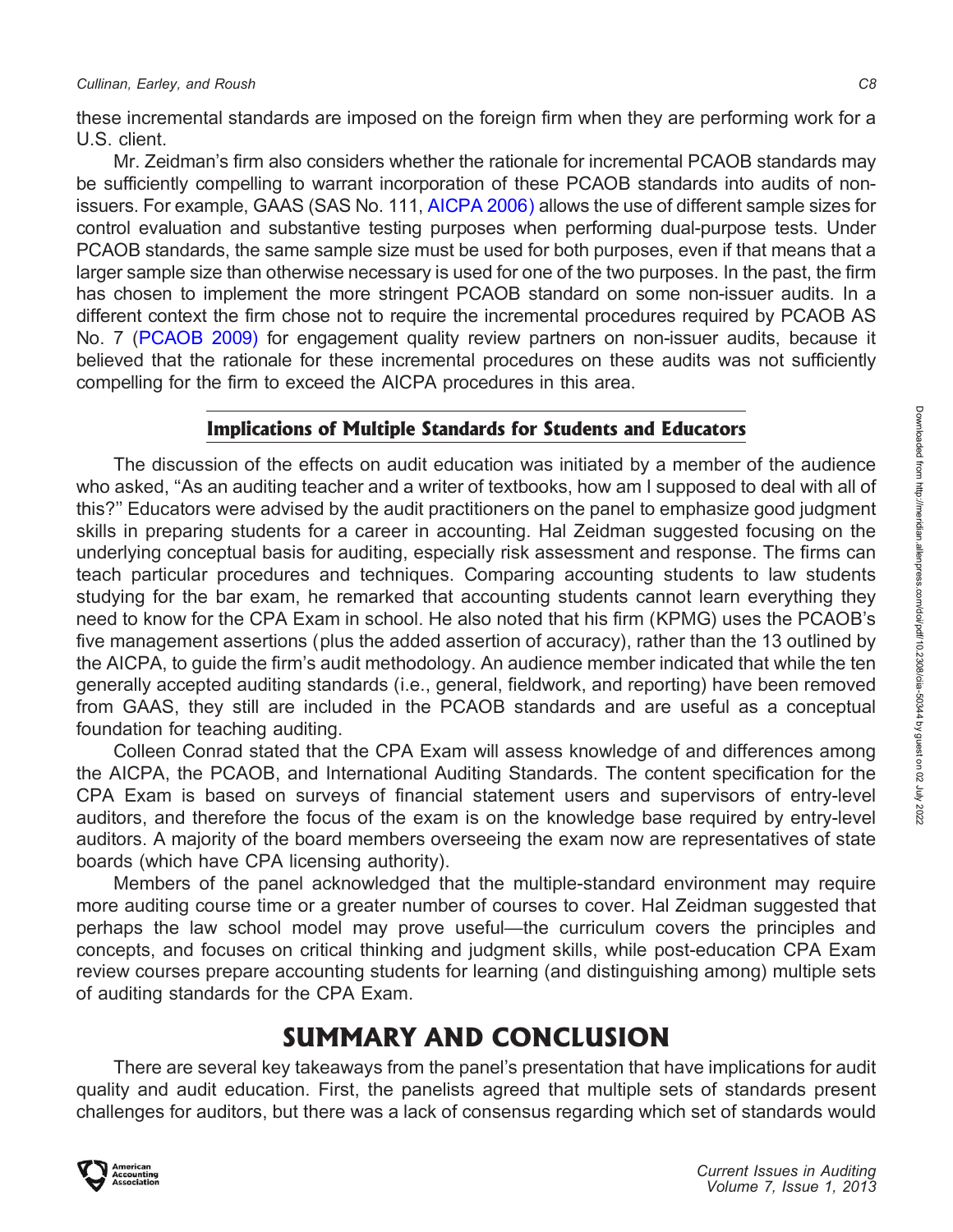<span id="page-8-0"></span>serve as an appropriate set of base standards for rulemaking, given the differing needs of multiple user groups. Second, the differences in the make-up of standard-setting bodies (practitioner versus independent of the profession), the process by which standards are developed, and the specificity of guidance provided in the standards were all debated, with pros and cons of different approaches being presented.

Third, it was acknowledged that multiple standards have the potential to adversely affect audit quality if auditors are confused about how to implement the standards. Education and training are critical to overcoming these adverse effects, but it is not necessarily the audit educators' role at the university or college level to address the differences in standards. Rather, the audit firms are responsible for incorporating all standards into their audit methodologies and for training their employees on the details of these methodologies. Panelists suggested that university educators should focus on teaching critical thinking and judgment, and perhaps CPA Exam review courses could be used to cover the details of the various standards. Finally, the role of international standards was discussed, and it was noted that knowledge of such standards is becoming increasingly important for auditors in the U.S. as the Clarity Project moves U.S. GAAS toward convergence with the ISAs.

Overall, it appears that different auditing standards are likely to continue to exist for the foreseeable future, and a greater divergence among the standards in the future is inevitable. Educators need to consider how best to deal with these different standards in preparing their students for the challenges of dealing with these multiple sets of standards on the CPA Exam and in their professional practice. Similarly, accounting firms' quality control processes need to ensure that audit team members properly apply the correct set of standards to ensure a high-quality audit.

## REFERENCES

- American Institute of Certified Public Accountants (AICPA). 2001. Generally Accepted Auditing Standards. Statement of Auditing Standards No. 95 (AU 150). New York, NY: AICPA.
- American Institute of Certified Public Accountants (AICPA). 2002. Consideration of Fraud in a Financial Statement Audit. Statement of Auditing Standards No. 99 (AU 316). New York, NY: AICPA.
- American Institute of Certified Public Accountants (AICPA). 2006. Audit Evidence. Statement of Auditing Standards No. 106 (AU 326). New York, NY: AICPA.
- American Institute of Certified Public Accountants (AICPA). 2006. Amendments to SAS No. 39, Audit Sampling. Statement of Auditing Standards No. 111 (AU 350). New York, NY: AICPA.
- American Institute of Certified Public Accountants (AICPA). 2012a. Auditing Standards Board. Available at: [http://](http://www.aicpa.org/Research/Standards/AuditAttest/ASB/Pages/AuditingStandardsBoard.aspx) [www.aicpa.org/Research/Standards/AuditAttest/ASB/Pages/AuditingStandardsBoard.aspx](http://www.aicpa.org/Research/Standards/AuditAttest/ASB/Pages/AuditingStandardsBoard.aspx)
- American Institute of Certified Public Accountants (AICPA). 2012b. AU-C Section 200: Overall Objectives of the Independent Auditor and the Conduct of an Audit in Accordance with Generally Accepted Auditing Standards. New York, NY: AICPA.
- American Institute of Certified Public Accountants (AICPA). 2012c. Financial Reporting Center: Effective Dates for AU-C Sections. New York, NY: AICPA.
- American Institute of Certified Public Accountants (AICPA). 2012d. Substantive Differences Between the International Standards on Auditing and Generally Accepted Auditing Standards. New York, NY: AICPA.
- Morris, J. T., and C. W. Thomas. 2011. Clarified auditing standards: The quiet revolution. Journal of Accountancy 211 (6): 24–28.
- Public Company Accounting Oversight Board (PCAOB). 2007. An Audit of Internal Control over Financial Reporting that Is Integrated with an Audit of Financial Statements. Auditing Standard No. 5. Washington, DC: PCAOB.
- Public Company Accounting Oversight Board (PCAOB). 2004. Audit Documentation. Auditing Standard No. 3. Washington, DC: PCAOB.